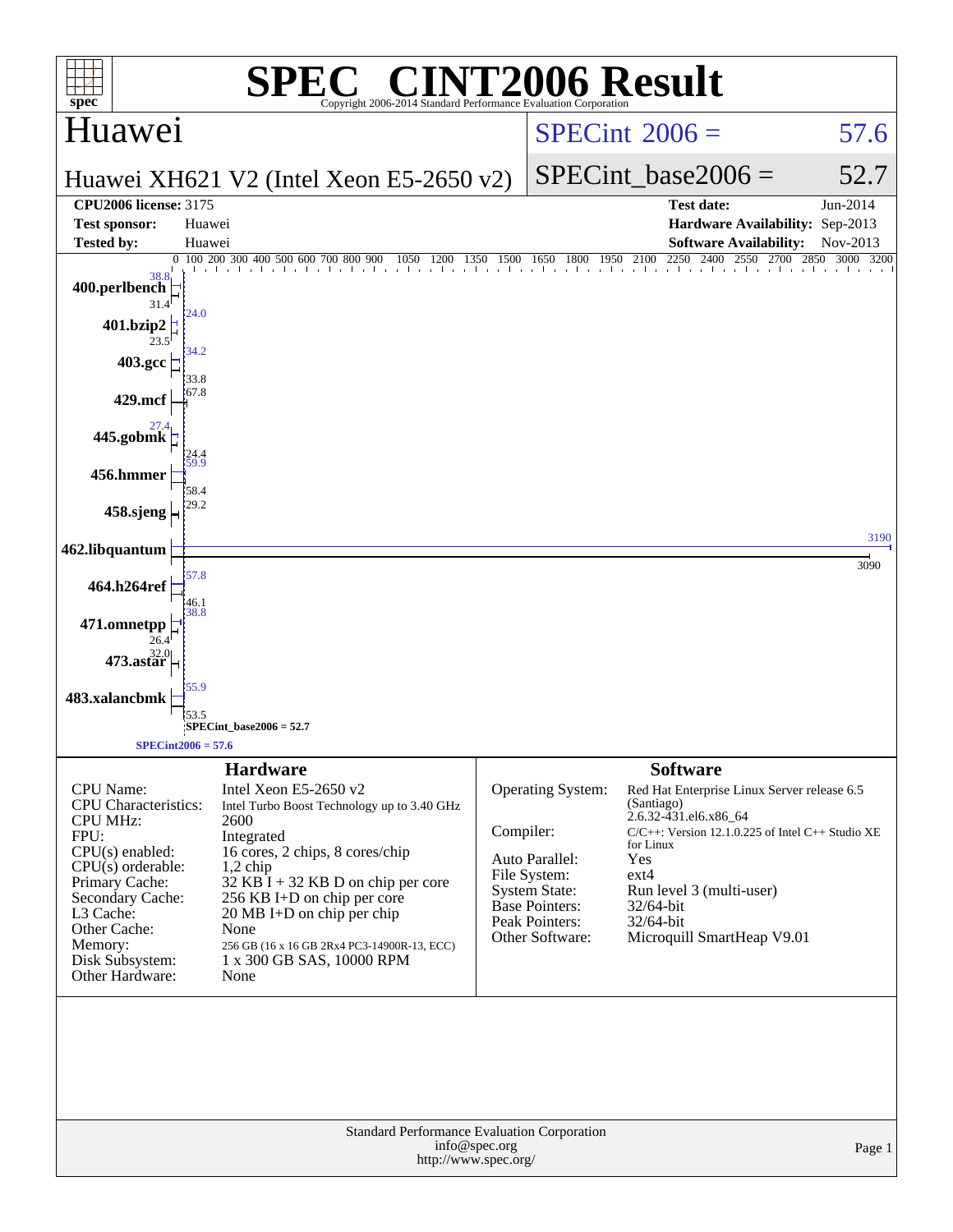

## Huawei

# $SPECint2006 = 57.6$  $SPECint2006 = 57.6$

Huawei XH621 V2 (Intel Xeon E5-2650 v2)

SPECint base2006 =  $52.7$ 

**[CPU2006 license:](http://www.spec.org/auto/cpu2006/Docs/result-fields.html#CPU2006license)** 3175 **[Test date:](http://www.spec.org/auto/cpu2006/Docs/result-fields.html#Testdate)** Jun-2014

**[Test sponsor:](http://www.spec.org/auto/cpu2006/Docs/result-fields.html#Testsponsor)** Huawei **[Hardware Availability:](http://www.spec.org/auto/cpu2006/Docs/result-fields.html#HardwareAvailability)** Sep-2013 **[Tested by:](http://www.spec.org/auto/cpu2006/Docs/result-fields.html#Testedby)** Huawei **[Software Availability:](http://www.spec.org/auto/cpu2006/Docs/result-fields.html#SoftwareAvailability)** Nov-2013

#### **[Results Table](http://www.spec.org/auto/cpu2006/Docs/result-fields.html#ResultsTable)**

|                                                                                                      | <b>Base</b>    |              |                |              |                |       | <b>Peak</b>    |              |                |              |                |              |
|------------------------------------------------------------------------------------------------------|----------------|--------------|----------------|--------------|----------------|-------|----------------|--------------|----------------|--------------|----------------|--------------|
| <b>Benchmark</b>                                                                                     | <b>Seconds</b> | <b>Ratio</b> | <b>Seconds</b> | <b>Ratio</b> | <b>Seconds</b> | Ratio | <b>Seconds</b> | <b>Ratio</b> | <b>Seconds</b> | <b>Ratio</b> | <b>Seconds</b> | <b>Ratio</b> |
| 400.perlbench                                                                                        | 311            | 31.4         | 312            | 31.4         | 312            | 31.3  | 252            | 38.8         | 252            | 38.8         | 252            | 38.8         |
| 401.bzip2                                                                                            | 410            | 23.5         | 410            | 23.5         | 411            | 23.5  | 403            | 24.0         | 402            | 24.0         | 403            | 24.0         |
| $403.\mathrm{gcc}$                                                                                   | 237            | 33.9         | 238            | 33.8         | 238            | 33.8  | 236            | 34.0         | 235            | 34.2         | 234            | 34.3         |
| $429$ .mcf                                                                                           | 134            | 67.8         | 135            | 67.5         | 134            | 68.0  | 134            | 67.8         | 135            | 67.5         | 134            | 68.0         |
| $445$ .gobmk                                                                                         | 429            | 24.4         | 429            | 24.5         | 429            | 24.4  | 382            | 27.5         | 382            | 27.4         | 382            | 27.4         |
| 456.hmmer                                                                                            | 161            | 58.1         | 160            | 58.4         | 160            | 58.4  | 156            | 59.9         | 157            | 59.4         | 155            | 60.1         |
| $458$ .sjeng                                                                                         | 414            | 29.2         | 414            | 29.2         | 414            | 29.2  | 414            | 29.2         | 414            | 29.2         | 414            | 29.2         |
| 462.libquantum                                                                                       | 6.70           | 3090         | 6.69           | 3100         | 6.70           | 3090  | 6.50           | 3190         | 6.49           | 3190         | 6.50           | 3190         |
| 464.h264ref                                                                                          | 480            | 46.1         | 481            | 46.0         | 479            | 46.2  | 383            | 57.8         | 383            | 57.8         | 383            | 57.8         |
| 471.omnetpp                                                                                          | 236            | 26.5         | 237            | 26.4         | 237            | 26.4  | 165            | 37.9         | 161            | 38.8         | 157            | 39.9         |
| $473$ . astar                                                                                        | 219            | 32.1         | 219            | 32.0         | 219            | 32.0  | 219            | 32.1         | 219            | 32.0         | 219            | 32.0         |
| 483.xalancbmk                                                                                        | 129            | 53.4         | 129            | 53.5         | 129            | 53.5  | 123            | 55.9         | 123            | 55.9         | 123            | 55.9         |
| Decute enneau in the order in which thay were my Dold underlined text indicates a modian measurement |                |              |                |              |                |       |                |              |                |              |                |              |

Results appear in the [order in which they were run.](http://www.spec.org/auto/cpu2006/Docs/result-fields.html#RunOrder) Bold underlined text [indicates a median measurement.](http://www.spec.org/auto/cpu2006/Docs/result-fields.html#Median)

### **[Operating System Notes](http://www.spec.org/auto/cpu2006/Docs/result-fields.html#OperatingSystemNotes)**

Stack size set to unlimited using "ulimit -s unlimited"

#### **[Platform Notes](http://www.spec.org/auto/cpu2006/Docs/result-fields.html#PlatformNotes)**

 Sysinfo program /spec/config/sysinfo.rev6800 \$Rev: 6800 \$ \$Date:: 2011-10-11 #\$ 6f2ebdff5032aaa42e583f96b07f99d3 running on localhost Sun Jun 29 09:07:24 2014 This section contains SUT (System Under Test) info as seen by some common utilities. To remove or add to this section, see: <http://www.spec.org/cpu2006/Docs/config.html#sysinfo> From /proc/cpuinfo model name : Intel(R) Xeon(R) CPU E5-2650 v2 @ 2.60GHz 2 "physical id"s (chips) 16 "processors" cores, siblings (Caution: counting these is hw and system dependent. The following excerpts from /proc/cpuinfo might not be reliable. Use with caution.) cpu cores : 8 siblings : 8

 physical 0: cores 0 1 2 3 4 5 6 7 physical 1: cores  $0$  1 2 3 4 5 6 7 cache size : 20480 KB

 From /proc/meminfo MemTotal: 264478184 kB

Continued on next page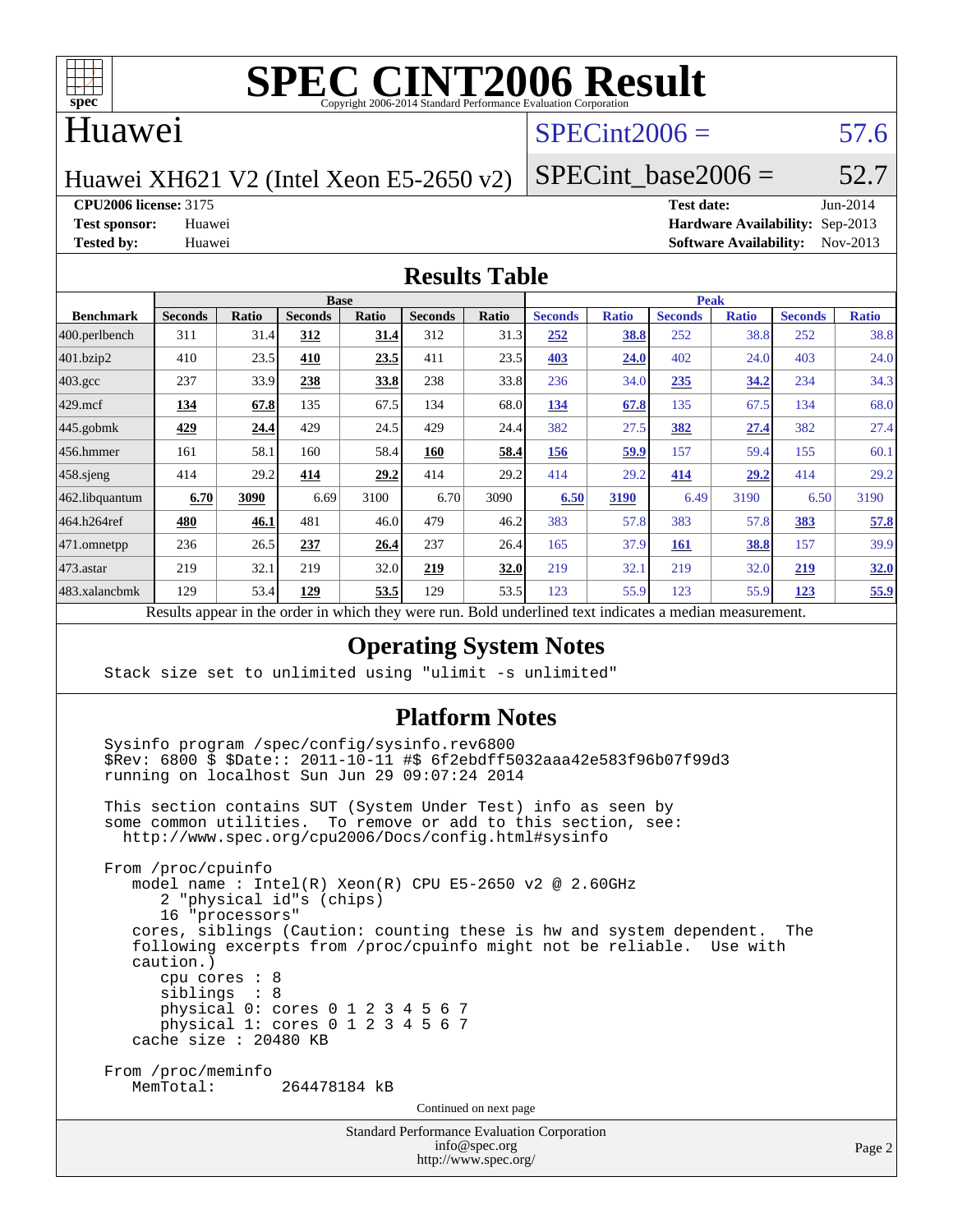| <b>SPEC CINT2006 Result</b><br>$spec^{\circ}$<br>Copyright 2006-2014 Standard Performance Evaluation Corporation                                                                                                                                                              |                                                                                                                      |  |  |  |  |  |  |  |  |  |
|-------------------------------------------------------------------------------------------------------------------------------------------------------------------------------------------------------------------------------------------------------------------------------|----------------------------------------------------------------------------------------------------------------------|--|--|--|--|--|--|--|--|--|
| Huawei                                                                                                                                                                                                                                                                        | $SPECint2006 =$<br>57.6                                                                                              |  |  |  |  |  |  |  |  |  |
| Huawei XH621 V2 (Intel Xeon E5-2650 v2)                                                                                                                                                                                                                                       | SPECint base2006 $=$<br>52.7                                                                                         |  |  |  |  |  |  |  |  |  |
| <b>CPU2006 license: 3175</b><br><b>Test sponsor:</b><br>Huawei<br><b>Tested by:</b><br>Huawei                                                                                                                                                                                 | <b>Test date:</b><br>Jun-2014<br><b>Hardware Availability: Sep-2013</b><br><b>Software Availability:</b><br>Nov-2013 |  |  |  |  |  |  |  |  |  |
| <b>Platform Notes (Continued)</b>                                                                                                                                                                                                                                             |                                                                                                                      |  |  |  |  |  |  |  |  |  |
| HugePages_Total:<br>0<br>Hugepagesize:<br>2048 kB                                                                                                                                                                                                                             |                                                                                                                      |  |  |  |  |  |  |  |  |  |
| /usr/bin/lsb release -d<br>Red Hat Enterprise Linux Server release 6.5 (Santiago)                                                                                                                                                                                             |                                                                                                                      |  |  |  |  |  |  |  |  |  |
| From /etc/*release* /etc/*version*<br>redhat-release: Red Hat Enterprise Linux Server release 6.5 (Santiago)<br>system-release: Red Hat Enterprise Linux Server release 6.5 (Santiago)<br>system-release-cpe: cpe:/o:redhat:enterprise_linux:6server:ga:server                |                                                                                                                      |  |  |  |  |  |  |  |  |  |
| uname $-a$ :<br>Linux localhost 2.6.32-431.el6.x86_64 #1 SMP Sun Nov 10 22:19:54 EST 2013<br>x86_64 x86_64 x86_64 GNU/Linux                                                                                                                                                   |                                                                                                                      |  |  |  |  |  |  |  |  |  |
| run-level 3 Jun 29 09:01                                                                                                                                                                                                                                                      |                                                                                                                      |  |  |  |  |  |  |  |  |  |
| SPEC is set to: /spec<br>Filesystem<br>Size Used Avail Use% Mounted on<br>Type<br>$/\text{dev/sda2}$<br>272G<br>84G 174G 33% /<br>ext4                                                                                                                                        |                                                                                                                      |  |  |  |  |  |  |  |  |  |
| Additional information from dmidecode:                                                                                                                                                                                                                                        |                                                                                                                      |  |  |  |  |  |  |  |  |  |
| Memory:<br>2x Hynix HMT42GR7AFR4C-RD 16 GB 1867 MHz 2 rank<br>8x Samsung M393B2G70DB0-CMA 16 GB 1867 MHz 2 rank<br>6x Samsung M393B2G70QH0-CMA 16 GB 1867 MHz 2 rank                                                                                                          |                                                                                                                      |  |  |  |  |  |  |  |  |  |
| (End of data from sysinfo program)                                                                                                                                                                                                                                            |                                                                                                                      |  |  |  |  |  |  |  |  |  |
| <b>General Notes</b>                                                                                                                                                                                                                                                          |                                                                                                                      |  |  |  |  |  |  |  |  |  |
| Environment variables set by runspec before the start of the run:<br>$KMP_A$ FFINITY = "granularity=fine, compact, 0, 1"<br>$LD_LIBRARY_PATH = "/spec/libs/32://spec/libs/64"$<br>OMP NUM THREADS = "16"<br>Binaries sempiled on a sustantith 2 y Veen YEAL CDU + 16CB memory |                                                                                                                      |  |  |  |  |  |  |  |  |  |

 Binaries compiled on a system with 2 x Xeon X5645 CPU + 16GB memory using RHEL 6.1 Transparent Huge Pages enabled with: echo always > /sys/kernel/mm/redhat\_transparent\_hugepage/enabled

# **[Base Compiler Invocation](http://www.spec.org/auto/cpu2006/Docs/result-fields.html#BaseCompilerInvocation)**

[C benchmarks](http://www.spec.org/auto/cpu2006/Docs/result-fields.html#Cbenchmarks): [icc -m64](http://www.spec.org/cpu2006/results/res2014q3/cpu2006-20140630-30124.flags.html#user_CCbase_intel_icc_64bit_f346026e86af2a669e726fe758c88044)

[C++ benchmarks:](http://www.spec.org/auto/cpu2006/Docs/result-fields.html#CXXbenchmarks) [icpc -m64](http://www.spec.org/cpu2006/results/res2014q3/cpu2006-20140630-30124.flags.html#user_CXXbase_intel_icpc_64bit_fc66a5337ce925472a5c54ad6a0de310)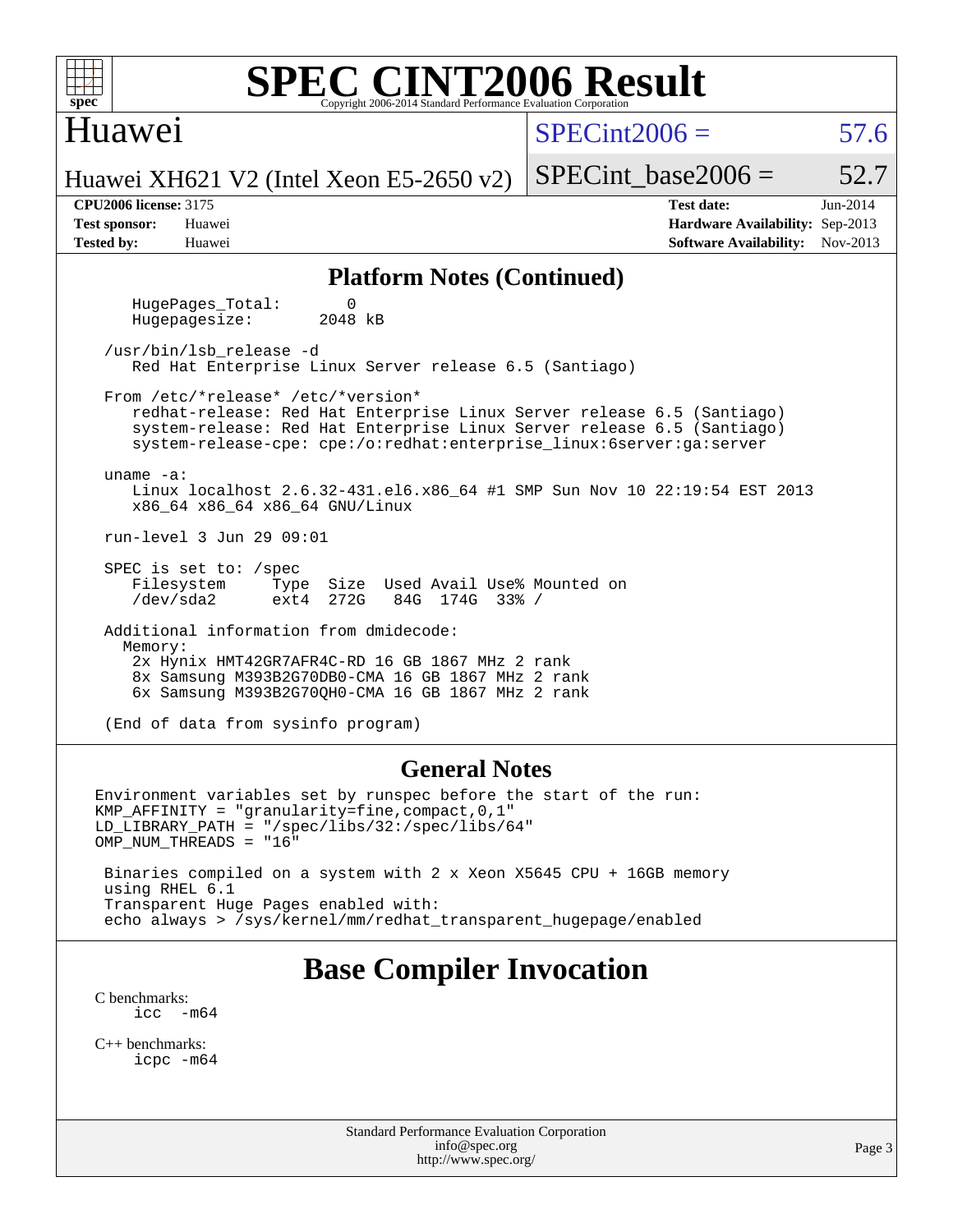

## Huawei

 $SPECint2006 = 57.6$  $SPECint2006 = 57.6$ 

Huawei XH621 V2 (Intel Xeon E5-2650 v2)

SPECint base2006 =  $52.7$ 

**[CPU2006 license:](http://www.spec.org/auto/cpu2006/Docs/result-fields.html#CPU2006license)** 3175 **[Test date:](http://www.spec.org/auto/cpu2006/Docs/result-fields.html#Testdate)** Jun-2014 **[Test sponsor:](http://www.spec.org/auto/cpu2006/Docs/result-fields.html#Testsponsor)** Huawei **[Hardware Availability:](http://www.spec.org/auto/cpu2006/Docs/result-fields.html#HardwareAvailability)** Sep-2013 **[Tested by:](http://www.spec.org/auto/cpu2006/Docs/result-fields.html#Testedby)** Huawei **[Software Availability:](http://www.spec.org/auto/cpu2006/Docs/result-fields.html#SoftwareAvailability)** Nov-2013

# **[Base Portability Flags](http://www.spec.org/auto/cpu2006/Docs/result-fields.html#BasePortabilityFlags)**

 400.perlbench: [-DSPEC\\_CPU\\_LP64](http://www.spec.org/cpu2006/results/res2014q3/cpu2006-20140630-30124.flags.html#b400.perlbench_basePORTABILITY_DSPEC_CPU_LP64) [-DSPEC\\_CPU\\_LINUX\\_X64](http://www.spec.org/cpu2006/results/res2014q3/cpu2006-20140630-30124.flags.html#b400.perlbench_baseCPORTABILITY_DSPEC_CPU_LINUX_X64) 401.bzip2: [-DSPEC\\_CPU\\_LP64](http://www.spec.org/cpu2006/results/res2014q3/cpu2006-20140630-30124.flags.html#suite_basePORTABILITY401_bzip2_DSPEC_CPU_LP64) 403.gcc: [-DSPEC\\_CPU\\_LP64](http://www.spec.org/cpu2006/results/res2014q3/cpu2006-20140630-30124.flags.html#suite_basePORTABILITY403_gcc_DSPEC_CPU_LP64) 429.mcf: [-DSPEC\\_CPU\\_LP64](http://www.spec.org/cpu2006/results/res2014q3/cpu2006-20140630-30124.flags.html#suite_basePORTABILITY429_mcf_DSPEC_CPU_LP64) 445.gobmk: [-DSPEC\\_CPU\\_LP64](http://www.spec.org/cpu2006/results/res2014q3/cpu2006-20140630-30124.flags.html#suite_basePORTABILITY445_gobmk_DSPEC_CPU_LP64) 456.hmmer: [-DSPEC\\_CPU\\_LP64](http://www.spec.org/cpu2006/results/res2014q3/cpu2006-20140630-30124.flags.html#suite_basePORTABILITY456_hmmer_DSPEC_CPU_LP64) 458.sjeng: [-DSPEC\\_CPU\\_LP64](http://www.spec.org/cpu2006/results/res2014q3/cpu2006-20140630-30124.flags.html#suite_basePORTABILITY458_sjeng_DSPEC_CPU_LP64) 462.libquantum: [-DSPEC\\_CPU\\_LP64](http://www.spec.org/cpu2006/results/res2014q3/cpu2006-20140630-30124.flags.html#suite_basePORTABILITY462_libquantum_DSPEC_CPU_LP64) [-DSPEC\\_CPU\\_LINUX](http://www.spec.org/cpu2006/results/res2014q3/cpu2006-20140630-30124.flags.html#b462.libquantum_baseCPORTABILITY_DSPEC_CPU_LINUX) 464.h264ref: [-DSPEC\\_CPU\\_LP64](http://www.spec.org/cpu2006/results/res2014q3/cpu2006-20140630-30124.flags.html#suite_basePORTABILITY464_h264ref_DSPEC_CPU_LP64) 471.omnetpp: [-DSPEC\\_CPU\\_LP64](http://www.spec.org/cpu2006/results/res2014q3/cpu2006-20140630-30124.flags.html#suite_basePORTABILITY471_omnetpp_DSPEC_CPU_LP64) 473.astar: [-DSPEC\\_CPU\\_LP64](http://www.spec.org/cpu2006/results/res2014q3/cpu2006-20140630-30124.flags.html#suite_basePORTABILITY473_astar_DSPEC_CPU_LP64) 483.xalancbmk: [-DSPEC\\_CPU\\_LP64](http://www.spec.org/cpu2006/results/res2014q3/cpu2006-20140630-30124.flags.html#suite_basePORTABILITY483_xalancbmk_DSPEC_CPU_LP64) [-DSPEC\\_CPU\\_LINUX](http://www.spec.org/cpu2006/results/res2014q3/cpu2006-20140630-30124.flags.html#b483.xalancbmk_baseCXXPORTABILITY_DSPEC_CPU_LINUX)

## **[Base Optimization Flags](http://www.spec.org/auto/cpu2006/Docs/result-fields.html#BaseOptimizationFlags)**

[C benchmarks](http://www.spec.org/auto/cpu2006/Docs/result-fields.html#Cbenchmarks):

[-xSSE4.2](http://www.spec.org/cpu2006/results/res2014q3/cpu2006-20140630-30124.flags.html#user_CCbase_f-xSSE42_f91528193cf0b216347adb8b939d4107) [-ipo](http://www.spec.org/cpu2006/results/res2014q3/cpu2006-20140630-30124.flags.html#user_CCbase_f-ipo) [-O3](http://www.spec.org/cpu2006/results/res2014q3/cpu2006-20140630-30124.flags.html#user_CCbase_f-O3) [-no-prec-div](http://www.spec.org/cpu2006/results/res2014q3/cpu2006-20140630-30124.flags.html#user_CCbase_f-no-prec-div) [-parallel](http://www.spec.org/cpu2006/results/res2014q3/cpu2006-20140630-30124.flags.html#user_CCbase_f-parallel) [-opt-prefetch](http://www.spec.org/cpu2006/results/res2014q3/cpu2006-20140630-30124.flags.html#user_CCbase_f-opt-prefetch) [-auto-p32](http://www.spec.org/cpu2006/results/res2014q3/cpu2006-20140630-30124.flags.html#user_CCbase_f-auto-p32)

[C++ benchmarks:](http://www.spec.org/auto/cpu2006/Docs/result-fields.html#CXXbenchmarks)

[-xSSE4.2](http://www.spec.org/cpu2006/results/res2014q3/cpu2006-20140630-30124.flags.html#user_CXXbase_f-xSSE42_f91528193cf0b216347adb8b939d4107) [-ipo](http://www.spec.org/cpu2006/results/res2014q3/cpu2006-20140630-30124.flags.html#user_CXXbase_f-ipo) [-O3](http://www.spec.org/cpu2006/results/res2014q3/cpu2006-20140630-30124.flags.html#user_CXXbase_f-O3) [-no-prec-div](http://www.spec.org/cpu2006/results/res2014q3/cpu2006-20140630-30124.flags.html#user_CXXbase_f-no-prec-div) [-opt-prefetch](http://www.spec.org/cpu2006/results/res2014q3/cpu2006-20140630-30124.flags.html#user_CXXbase_f-opt-prefetch) [-auto-p32](http://www.spec.org/cpu2006/results/res2014q3/cpu2006-20140630-30124.flags.html#user_CXXbase_f-auto-p32) [-Wl,-z,muldefs](http://www.spec.org/cpu2006/results/res2014q3/cpu2006-20140630-30124.flags.html#user_CXXbase_link_force_multiple1_74079c344b956b9658436fd1b6dd3a8a) [-L/smartheap -lsmartheap64](http://www.spec.org/cpu2006/results/res2014q3/cpu2006-20140630-30124.flags.html#user_CXXbase_SmartHeap64_5e654037dadeae1fe403ab4b4466e60b)

### **[Base Other Flags](http://www.spec.org/auto/cpu2006/Docs/result-fields.html#BaseOtherFlags)**

[C benchmarks](http://www.spec.org/auto/cpu2006/Docs/result-fields.html#Cbenchmarks):

403.gcc: [-Dalloca=\\_alloca](http://www.spec.org/cpu2006/results/res2014q3/cpu2006-20140630-30124.flags.html#b403.gcc_baseEXTRA_CFLAGS_Dalloca_be3056838c12de2578596ca5467af7f3)

# **[Peak Compiler Invocation](http://www.spec.org/auto/cpu2006/Docs/result-fields.html#PeakCompilerInvocation)**

[C benchmarks \(except as noted below\)](http://www.spec.org/auto/cpu2006/Docs/result-fields.html#Cbenchmarksexceptasnotedbelow):

icc  $-m64$ 

400.perlbench: [icc -m32](http://www.spec.org/cpu2006/results/res2014q3/cpu2006-20140630-30124.flags.html#user_peakCCLD400_perlbench_intel_icc_a6a621f8d50482236b970c6ac5f55f93)

445.gobmk: [icc -m32](http://www.spec.org/cpu2006/results/res2014q3/cpu2006-20140630-30124.flags.html#user_peakCCLD445_gobmk_intel_icc_a6a621f8d50482236b970c6ac5f55f93)

464.h264ref: [icc -m32](http://www.spec.org/cpu2006/results/res2014q3/cpu2006-20140630-30124.flags.html#user_peakCCLD464_h264ref_intel_icc_a6a621f8d50482236b970c6ac5f55f93)

[C++ benchmarks \(except as noted below\):](http://www.spec.org/auto/cpu2006/Docs/result-fields.html#CXXbenchmarksexceptasnotedbelow) [icpc -m32](http://www.spec.org/cpu2006/results/res2014q3/cpu2006-20140630-30124.flags.html#user_CXXpeak_intel_icpc_4e5a5ef1a53fd332b3c49e69c3330699)

473.astar: [icpc -m64](http://www.spec.org/cpu2006/results/res2014q3/cpu2006-20140630-30124.flags.html#user_peakCXXLD473_astar_intel_icpc_64bit_fc66a5337ce925472a5c54ad6a0de310)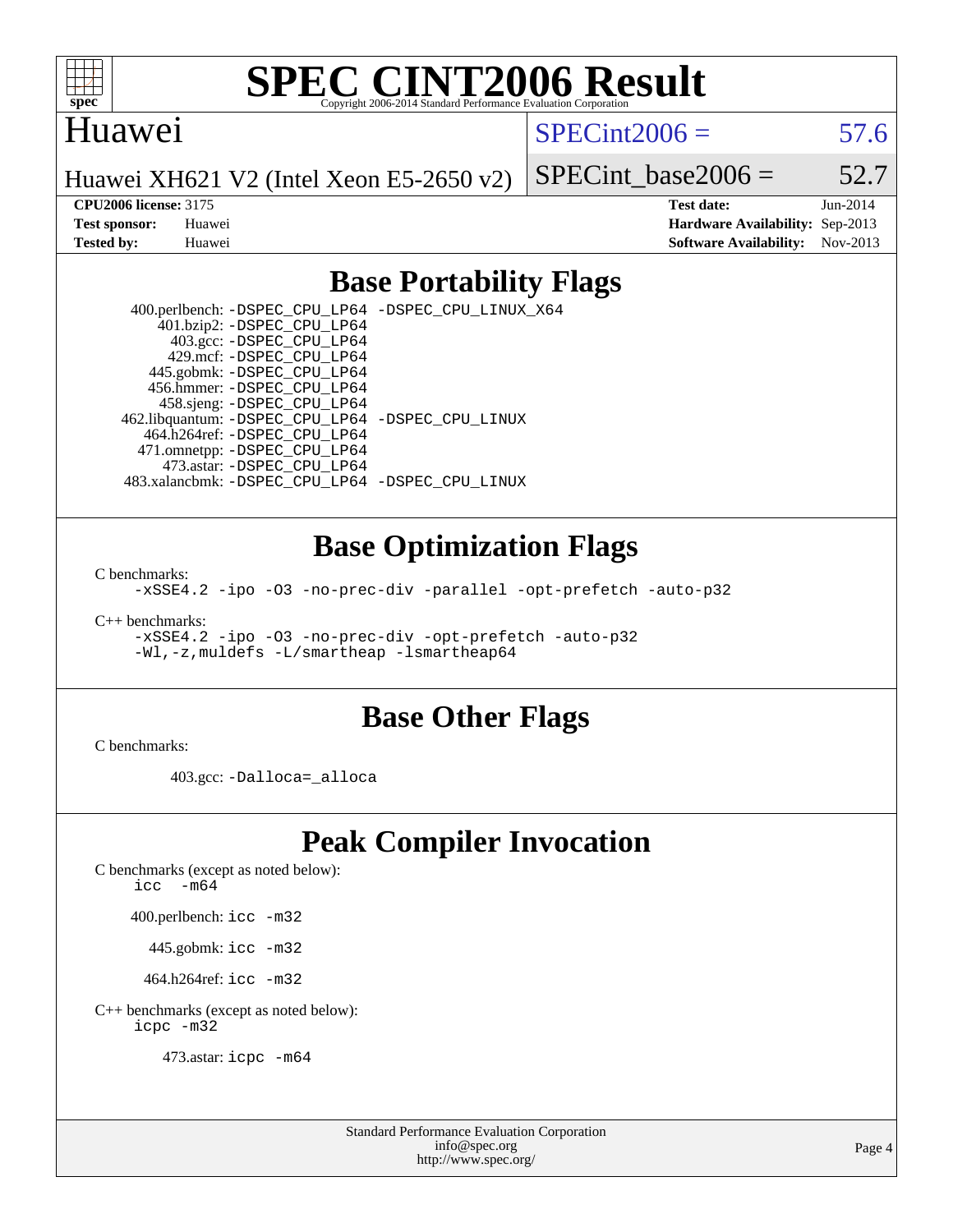

# Huawei

 $SPECint2006 = 57.6$  $SPECint2006 = 57.6$ 

Huawei XH621 V2 (Intel Xeon E5-2650 v2)

SPECint base2006 =  $52.7$ 

**[CPU2006 license:](http://www.spec.org/auto/cpu2006/Docs/result-fields.html#CPU2006license)** 3175 **[Test date:](http://www.spec.org/auto/cpu2006/Docs/result-fields.html#Testdate)** Jun-2014 **[Test sponsor:](http://www.spec.org/auto/cpu2006/Docs/result-fields.html#Testsponsor)** Huawei **[Hardware Availability:](http://www.spec.org/auto/cpu2006/Docs/result-fields.html#HardwareAvailability)** Sep-2013 **[Tested by:](http://www.spec.org/auto/cpu2006/Docs/result-fields.html#Testedby)** Huawei **[Software Availability:](http://www.spec.org/auto/cpu2006/Docs/result-fields.html#SoftwareAvailability)** Nov-2013

# **[Peak Portability Flags](http://www.spec.org/auto/cpu2006/Docs/result-fields.html#PeakPortabilityFlags)**

 400.perlbench: [-DSPEC\\_CPU\\_LINUX\\_IA32](http://www.spec.org/cpu2006/results/res2014q3/cpu2006-20140630-30124.flags.html#b400.perlbench_peakCPORTABILITY_DSPEC_CPU_LINUX_IA32) 401.bzip2: [-DSPEC\\_CPU\\_LP64](http://www.spec.org/cpu2006/results/res2014q3/cpu2006-20140630-30124.flags.html#suite_peakPORTABILITY401_bzip2_DSPEC_CPU_LP64) 403.gcc: [-DSPEC\\_CPU\\_LP64](http://www.spec.org/cpu2006/results/res2014q3/cpu2006-20140630-30124.flags.html#suite_peakPORTABILITY403_gcc_DSPEC_CPU_LP64) 429.mcf: [-DSPEC\\_CPU\\_LP64](http://www.spec.org/cpu2006/results/res2014q3/cpu2006-20140630-30124.flags.html#suite_peakPORTABILITY429_mcf_DSPEC_CPU_LP64) 456.hmmer: [-DSPEC\\_CPU\\_LP64](http://www.spec.org/cpu2006/results/res2014q3/cpu2006-20140630-30124.flags.html#suite_peakPORTABILITY456_hmmer_DSPEC_CPU_LP64) 458.sjeng: [-DSPEC\\_CPU\\_LP64](http://www.spec.org/cpu2006/results/res2014q3/cpu2006-20140630-30124.flags.html#suite_peakPORTABILITY458_sjeng_DSPEC_CPU_LP64) 462.libquantum: [-DSPEC\\_CPU\\_LP64](http://www.spec.org/cpu2006/results/res2014q3/cpu2006-20140630-30124.flags.html#suite_peakPORTABILITY462_libquantum_DSPEC_CPU_LP64) [-DSPEC\\_CPU\\_LINUX](http://www.spec.org/cpu2006/results/res2014q3/cpu2006-20140630-30124.flags.html#b462.libquantum_peakCPORTABILITY_DSPEC_CPU_LINUX) 473.astar: [-DSPEC\\_CPU\\_LP64](http://www.spec.org/cpu2006/results/res2014q3/cpu2006-20140630-30124.flags.html#suite_peakPORTABILITY473_astar_DSPEC_CPU_LP64) 483.xalancbmk: [-DSPEC\\_CPU\\_LINUX](http://www.spec.org/cpu2006/results/res2014q3/cpu2006-20140630-30124.flags.html#b483.xalancbmk_peakCXXPORTABILITY_DSPEC_CPU_LINUX)

# **[Peak Optimization Flags](http://www.spec.org/auto/cpu2006/Docs/result-fields.html#PeakOptimizationFlags)**

[C benchmarks](http://www.spec.org/auto/cpu2006/Docs/result-fields.html#Cbenchmarks):

 400.perlbench: [-xSSE4.2](http://www.spec.org/cpu2006/results/res2014q3/cpu2006-20140630-30124.flags.html#user_peakPASS2_CFLAGSPASS2_LDCFLAGS400_perlbench_f-xSSE42_f91528193cf0b216347adb8b939d4107)(pass 2) [-prof-gen](http://www.spec.org/cpu2006/results/res2014q3/cpu2006-20140630-30124.flags.html#user_peakPASS1_CFLAGSPASS1_LDCFLAGS400_perlbench_prof_gen_e43856698f6ca7b7e442dfd80e94a8fc)(pass 1) [-ipo](http://www.spec.org/cpu2006/results/res2014q3/cpu2006-20140630-30124.flags.html#user_peakPASS2_CFLAGSPASS2_LDCFLAGS400_perlbench_f-ipo)(pass 2) [-O3](http://www.spec.org/cpu2006/results/res2014q3/cpu2006-20140630-30124.flags.html#user_peakPASS2_CFLAGSPASS2_LDCFLAGS400_perlbench_f-O3)(pass 2) [-no-prec-div](http://www.spec.org/cpu2006/results/res2014q3/cpu2006-20140630-30124.flags.html#user_peakPASS2_CFLAGSPASS2_LDCFLAGS400_perlbench_f-no-prec-div)(pass 2) [-prof-use](http://www.spec.org/cpu2006/results/res2014q3/cpu2006-20140630-30124.flags.html#user_peakPASS2_CFLAGSPASS2_LDCFLAGS400_perlbench_prof_use_bccf7792157ff70d64e32fe3e1250b55)(pass 2) [-opt-prefetch](http://www.spec.org/cpu2006/results/res2014q3/cpu2006-20140630-30124.flags.html#user_peakCOPTIMIZE400_perlbench_f-opt-prefetch) [-ansi-alias](http://www.spec.org/cpu2006/results/res2014q3/cpu2006-20140630-30124.flags.html#user_peakCOPTIMIZE400_perlbench_f-ansi-alias) 401.bzip2: [-xSSE4.2](http://www.spec.org/cpu2006/results/res2014q3/cpu2006-20140630-30124.flags.html#user_peakPASS2_CFLAGSPASS2_LDCFLAGS401_bzip2_f-xSSE42_f91528193cf0b216347adb8b939d4107)(pass 2) [-prof-gen](http://www.spec.org/cpu2006/results/res2014q3/cpu2006-20140630-30124.flags.html#user_peakPASS1_CFLAGSPASS1_LDCFLAGS401_bzip2_prof_gen_e43856698f6ca7b7e442dfd80e94a8fc)(pass 1) [-ipo](http://www.spec.org/cpu2006/results/res2014q3/cpu2006-20140630-30124.flags.html#user_peakPASS2_CFLAGSPASS2_LDCFLAGS401_bzip2_f-ipo)(pass 2) [-O3](http://www.spec.org/cpu2006/results/res2014q3/cpu2006-20140630-30124.flags.html#user_peakPASS2_CFLAGSPASS2_LDCFLAGS401_bzip2_f-O3)(pass 2) [-no-prec-div](http://www.spec.org/cpu2006/results/res2014q3/cpu2006-20140630-30124.flags.html#user_peakCOPTIMIZEPASS2_CFLAGSPASS2_LDCFLAGS401_bzip2_f-no-prec-div) [-prof-use](http://www.spec.org/cpu2006/results/res2014q3/cpu2006-20140630-30124.flags.html#user_peakPASS2_CFLAGSPASS2_LDCFLAGS401_bzip2_prof_use_bccf7792157ff70d64e32fe3e1250b55)(pass 2) [-auto-ilp32](http://www.spec.org/cpu2006/results/res2014q3/cpu2006-20140630-30124.flags.html#user_peakCOPTIMIZE401_bzip2_f-auto-ilp32) [-opt-prefetch](http://www.spec.org/cpu2006/results/res2014q3/cpu2006-20140630-30124.flags.html#user_peakCOPTIMIZE401_bzip2_f-opt-prefetch) [-ansi-alias](http://www.spec.org/cpu2006/results/res2014q3/cpu2006-20140630-30124.flags.html#user_peakCOPTIMIZE401_bzip2_f-ansi-alias) 403.gcc: [-xAVX](http://www.spec.org/cpu2006/results/res2014q3/cpu2006-20140630-30124.flags.html#user_peakCOPTIMIZE403_gcc_f-xAVX) [-ipo](http://www.spec.org/cpu2006/results/res2014q3/cpu2006-20140630-30124.flags.html#user_peakCOPTIMIZE403_gcc_f-ipo) [-O3](http://www.spec.org/cpu2006/results/res2014q3/cpu2006-20140630-30124.flags.html#user_peakCOPTIMIZE403_gcc_f-O3) [-no-prec-div](http://www.spec.org/cpu2006/results/res2014q3/cpu2006-20140630-30124.flags.html#user_peakCOPTIMIZE403_gcc_f-no-prec-div) [-inline-calloc](http://www.spec.org/cpu2006/results/res2014q3/cpu2006-20140630-30124.flags.html#user_peakCOPTIMIZE403_gcc_f-inline-calloc) [-opt-malloc-options=3](http://www.spec.org/cpu2006/results/res2014q3/cpu2006-20140630-30124.flags.html#user_peakCOPTIMIZE403_gcc_f-opt-malloc-options_13ab9b803cf986b4ee62f0a5998c2238) [-auto-ilp32](http://www.spec.org/cpu2006/results/res2014q3/cpu2006-20140630-30124.flags.html#user_peakCOPTIMIZE403_gcc_f-auto-ilp32)  $429$ .mcf: basepeak = yes 445.gobmk: [-xSSE4.2](http://www.spec.org/cpu2006/results/res2014q3/cpu2006-20140630-30124.flags.html#user_peakPASS2_CFLAGSPASS2_LDCFLAGS445_gobmk_f-xSSE42_f91528193cf0b216347adb8b939d4107)(pass 2) [-prof-gen](http://www.spec.org/cpu2006/results/res2014q3/cpu2006-20140630-30124.flags.html#user_peakPASS1_CFLAGSPASS1_LDCFLAGS445_gobmk_prof_gen_e43856698f6ca7b7e442dfd80e94a8fc)(pass 1) [-prof-use](http://www.spec.org/cpu2006/results/res2014q3/cpu2006-20140630-30124.flags.html#user_peakPASS2_CFLAGSPASS2_LDCFLAGS445_gobmk_prof_use_bccf7792157ff70d64e32fe3e1250b55)(pass 2) [-ansi-alias](http://www.spec.org/cpu2006/results/res2014q3/cpu2006-20140630-30124.flags.html#user_peakCOPTIMIZE445_gobmk_f-ansi-alias) 456.hmmer: [-xSSE4.2](http://www.spec.org/cpu2006/results/res2014q3/cpu2006-20140630-30124.flags.html#user_peakCOPTIMIZE456_hmmer_f-xSSE42_f91528193cf0b216347adb8b939d4107) [-ipo](http://www.spec.org/cpu2006/results/res2014q3/cpu2006-20140630-30124.flags.html#user_peakCOPTIMIZE456_hmmer_f-ipo) [-O3](http://www.spec.org/cpu2006/results/res2014q3/cpu2006-20140630-30124.flags.html#user_peakCOPTIMIZE456_hmmer_f-O3) [-no-prec-div](http://www.spec.org/cpu2006/results/res2014q3/cpu2006-20140630-30124.flags.html#user_peakCOPTIMIZE456_hmmer_f-no-prec-div) [-unroll2](http://www.spec.org/cpu2006/results/res2014q3/cpu2006-20140630-30124.flags.html#user_peakCOPTIMIZE456_hmmer_f-unroll_784dae83bebfb236979b41d2422d7ec2) [-auto-ilp32](http://www.spec.org/cpu2006/results/res2014q3/cpu2006-20140630-30124.flags.html#user_peakCOPTIMIZE456_hmmer_f-auto-ilp32) [-ansi-alias](http://www.spec.org/cpu2006/results/res2014q3/cpu2006-20140630-30124.flags.html#user_peakCOPTIMIZE456_hmmer_f-ansi-alias) 458.sjeng: basepeak = yes 462.libquantum: [-xAVX](http://www.spec.org/cpu2006/results/res2014q3/cpu2006-20140630-30124.flags.html#user_peakCOPTIMIZE462_libquantum_f-xAVX) [-ipo](http://www.spec.org/cpu2006/results/res2014q3/cpu2006-20140630-30124.flags.html#user_peakCOPTIMIZE462_libquantum_f-ipo) [-O3](http://www.spec.org/cpu2006/results/res2014q3/cpu2006-20140630-30124.flags.html#user_peakCOPTIMIZE462_libquantum_f-O3) [-no-prec-div](http://www.spec.org/cpu2006/results/res2014q3/cpu2006-20140630-30124.flags.html#user_peakCOPTIMIZE462_libquantum_f-no-prec-div) [-parallel](http://www.spec.org/cpu2006/results/res2014q3/cpu2006-20140630-30124.flags.html#user_peakCOPTIMIZE462_libquantum_f-parallel) [-opt-prefetch](http://www.spec.org/cpu2006/results/res2014q3/cpu2006-20140630-30124.flags.html#user_peakCOPTIMIZE462_libquantum_f-opt-prefetch) [-auto-p32](http://www.spec.org/cpu2006/results/res2014q3/cpu2006-20140630-30124.flags.html#user_peakCOPTIMIZE462_libquantum_f-auto-p32) 464.h264ref: [-xSSE4.2](http://www.spec.org/cpu2006/results/res2014q3/cpu2006-20140630-30124.flags.html#user_peakPASS2_CFLAGSPASS2_LDCFLAGS464_h264ref_f-xSSE42_f91528193cf0b216347adb8b939d4107)(pass 2) [-prof-gen](http://www.spec.org/cpu2006/results/res2014q3/cpu2006-20140630-30124.flags.html#user_peakPASS1_CFLAGSPASS1_LDCFLAGS464_h264ref_prof_gen_e43856698f6ca7b7e442dfd80e94a8fc)(pass 1) [-ipo](http://www.spec.org/cpu2006/results/res2014q3/cpu2006-20140630-30124.flags.html#user_peakPASS2_CFLAGSPASS2_LDCFLAGS464_h264ref_f-ipo)(pass 2) [-O3](http://www.spec.org/cpu2006/results/res2014q3/cpu2006-20140630-30124.flags.html#user_peakPASS2_CFLAGSPASS2_LDCFLAGS464_h264ref_f-O3)(pass 2) [-no-prec-div](http://www.spec.org/cpu2006/results/res2014q3/cpu2006-20140630-30124.flags.html#user_peakPASS2_CFLAGSPASS2_LDCFLAGS464_h264ref_f-no-prec-div)(pass 2) [-prof-use](http://www.spec.org/cpu2006/results/res2014q3/cpu2006-20140630-30124.flags.html#user_peakPASS2_CFLAGSPASS2_LDCFLAGS464_h264ref_prof_use_bccf7792157ff70d64e32fe3e1250b55)(pass 2) [-unroll2](http://www.spec.org/cpu2006/results/res2014q3/cpu2006-20140630-30124.flags.html#user_peakCOPTIMIZE464_h264ref_f-unroll_784dae83bebfb236979b41d2422d7ec2) [-ansi-alias](http://www.spec.org/cpu2006/results/res2014q3/cpu2006-20140630-30124.flags.html#user_peakCOPTIMIZE464_h264ref_f-ansi-alias) [C++ benchmarks:](http://www.spec.org/auto/cpu2006/Docs/result-fields.html#CXXbenchmarks) 471.omnetpp: [-xSSE4.2](http://www.spec.org/cpu2006/results/res2014q3/cpu2006-20140630-30124.flags.html#user_peakPASS2_CXXFLAGSPASS2_LDCXXFLAGS471_omnetpp_f-xSSE42_f91528193cf0b216347adb8b939d4107)(pass 2) [-prof-gen](http://www.spec.org/cpu2006/results/res2014q3/cpu2006-20140630-30124.flags.html#user_peakPASS1_CXXFLAGSPASS1_LDCXXFLAGS471_omnetpp_prof_gen_e43856698f6ca7b7e442dfd80e94a8fc)(pass 1) [-ipo](http://www.spec.org/cpu2006/results/res2014q3/cpu2006-20140630-30124.flags.html#user_peakPASS2_CXXFLAGSPASS2_LDCXXFLAGS471_omnetpp_f-ipo)(pass 2) [-O3](http://www.spec.org/cpu2006/results/res2014q3/cpu2006-20140630-30124.flags.html#user_peakPASS2_CXXFLAGSPASS2_LDCXXFLAGS471_omnetpp_f-O3)(pass 2) [-no-prec-div](http://www.spec.org/cpu2006/results/res2014q3/cpu2006-20140630-30124.flags.html#user_peakPASS2_CXXFLAGSPASS2_LDCXXFLAGS471_omnetpp_f-no-prec-div)(pass 2) [-prof-use](http://www.spec.org/cpu2006/results/res2014q3/cpu2006-20140630-30124.flags.html#user_peakPASS2_CXXFLAGSPASS2_LDCXXFLAGS471_omnetpp_prof_use_bccf7792157ff70d64e32fe3e1250b55)(pass 2) [-opt-ra-region-strategy=block](http://www.spec.org/cpu2006/results/res2014q3/cpu2006-20140630-30124.flags.html#user_peakCXXOPTIMIZE471_omnetpp_f-opt-ra-region-strategy_5382940c29ea30302d682fc74bfe0147) [-ansi-alias](http://www.spec.org/cpu2006/results/res2014q3/cpu2006-20140630-30124.flags.html#user_peakCXXOPTIMIZE471_omnetpp_f-ansi-alias) [-Wl,-z,muldefs](http://www.spec.org/cpu2006/results/res2014q3/cpu2006-20140630-30124.flags.html#user_peakEXTRA_LDFLAGS471_omnetpp_link_force_multiple1_74079c344b956b9658436fd1b6dd3a8a) [-L/smartheap -lsmartheap](http://www.spec.org/cpu2006/results/res2014q3/cpu2006-20140630-30124.flags.html#user_peakEXTRA_LIBS471_omnetpp_SmartHeap_7c9e394a5779e1a7fec7c221e123830c) Continued on next page